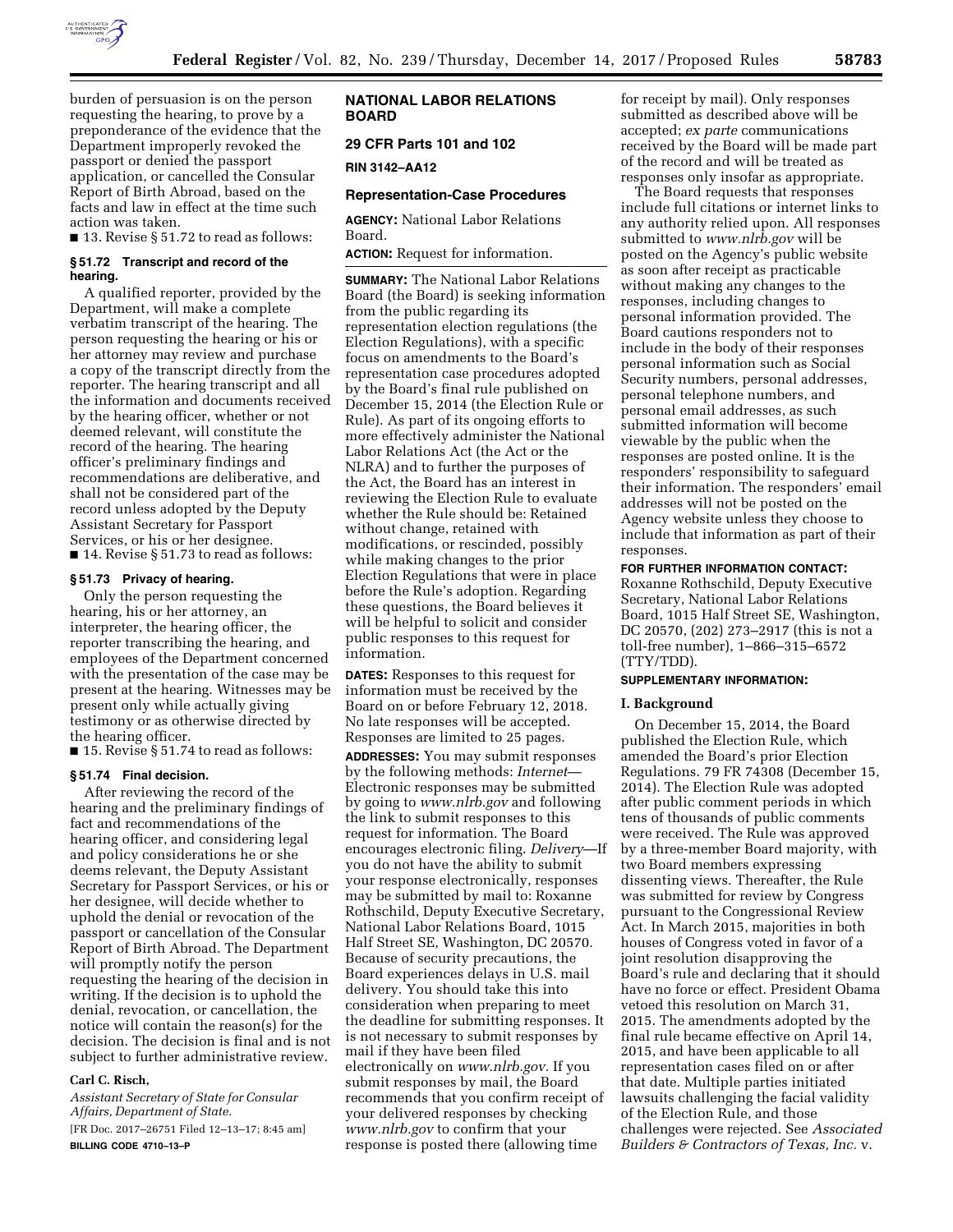*NLRB,* 826 F.3d 215 (5th Cir. 2015), affg. No. 1–15–CV–026 RP, 2015 WL 3609116 (W.D. Tex. June 1, 2015); *Chamber of Commerce of U.S.* v. *NLRB,* 118 F. Supp. 3d 171 (D.D.C. 2015). These rulings did not preclude the possibility that the Election Rule might be invalid as applied in particular cases.

### **II. Authority Regarding Board Review of the 2014 Election Rule Amendments**

Agencies have the authority to reconsider past decisions and rules and to retain, revise, replace, and rescind decisions and rules. See *FCC* v. *Fox Television Stations, Inc.,* 556 U.S. 502, 514–515 (2009); *Motor Vehicle Manufacturers Ass'n of U.S., Inc.* v. *State Farm Mutual Automobile Insurance Co.,* 463 U.S. 29, 42 (1983); *National Ass'n of Home Builders* v. *EPA,* 682 F.3d 1032, 1038–1039,1043 (DC Cir. 2012).

The Election Rule has been in effect for more than 2 years. The current fivemember Board includes only two members who participated in the 2014 rulemaking: Member Pearce, who joined the majority vote to adopt the final rule, and Chairman Miscimarra, who joined former Member Johnson in dissent. In addition to the proceedings described above, and other congressional hearings and proposed legislation, numerous cases litigated before the Board have presented significant issues concerning application of the Election Rule. See, *e.g., UPS Ground Freight, Inc.,* 365 NLRB No. 113 (2017); *European Imports, Inc.,* 365 NLRB No. 41 (2017); *Yale University,* 365 NLRB No. 40 (2017); *Brunswick Bowling Products, LLC,* 364 NLRB No. 96 (2016).

### **III. Request for Information From the Public**

The Board invites information relating to the following questions:

1. Should the 2014 Election Rule be retained without change?

2. Should the 2014 Election Rule be retained with modifications? If so, what should be modified?

3. Should the 2014 Election Rule be rescinded? If so, should the Board revert to the Election Regulations that were in effect prior to the 2014 Election Rule's adoption, or should the Board make changes to the prior Election Regulations? If the Board should make changes to the prior Election Regulations, what should be changed?

#### **IV. Response to the Dissents**

It is surprising that the Board lacks unanimity about merely posing three questions about the 2014 Election Rule, when none of the questions suggests a single change in the Board's

representation-election procedures. Nonetheless, two dissenting colleagues object to the request for information regarding the Election Rule because, among other things, they believe that (i) the Election Rule has worked effectively (or even, in Member Pearce's estimation, essentially flawlessly), (ii) any request for information from the public about the Rule is premature, (iii) merely requesting information reveals a predetermination on our part to revise or rescind the Election Rule, and (iv) future changes will be based on ''alternative facts'' and ''manufactur[ed]'' rationales.

It is the Board's duty to periodically conduct an objective and critical review of the effectiveness and appropriateness of our rules. In any event, our dissenting colleagues would answer the above Question 1 in the affirmative: They believe the Election Rule should be retained without change. That is their opinion. However, the Board is seeking the opinions of others: Unions, employers, associations, labor-law practitioners, academics, members of Congress, and anyone from the general public who wishes to provide information relating to the questions posed above. In addition, we welcome the views of the General Counsel and also the Regional Directors, whose experience working with the 2014 Election Rule makes them a valuable resource.

One thing is clear: Issuing the above request for information is unlike the process followed by the Board majority that adopted the 2014 Election Rule. The rulemaking process that culminated in the 2014 Election Rule (like the process followed prior to issuance of the election rule adopted by Members Pearce and Becker in 2011) started with a lengthy proposed rule that outlined dozens of changes in the Board's election procedures, without any prior request for information from the public regarding the Board's election procedures. By contrast, the above request does not suggest even a single specific change in current representation-election procedures. Again, the Board merely poses three questions, two of which contemplate the possible retention of the 2014 Election Rule.1

## **V. Dissenting Views of Member Mark Gaston Pearce and Member Lauren McFerran**

Member Pearce, dissenting. I dissent from the Notice and Request for Information, which should more aptly be titled a ''Notice and Quest for Alternative Facts.'' It ignores the Final Rule's success in improving the Board's representation-case procedures and judicial rejection of dissenting Members Miscimarra and Johnson's legal pronouncements about the Final Rule.

Some two and a half years ago, the National Labor Relations Board concluded lengthy rulemaking pursuant to the Administrative Procedure Act to reexamine our representation-case procedures. We had proposed a number of targeted solutions to discrete problems identified with the Board's methods of processing petitions for elections with a goal of removing unnecessary barriers to the fair and expeditious resolution of representation cases. The rulemaking sought to simplify representation-case procedures, codify best practices, increase transparency and uniformity across regions, eliminate duplicative and unnecessary litigation, and modernize rules concerning documents and communication in light of changing technology. After a painstaking three and a half year process, involving the consideration of tens of thousands of comments generated over two separate comment periods totaling 141 days, and 4 days of hearings with live questioning by the Board Members, we issued a final rule that became effective on April 14, 2015. *Representation-Case Procedures,*  79 FR 74308 (Dec. 15, 2014).

The Final Rule was careful and comprehensive—spanning over 100 pages of the **Federal Register**'s triplecolumn format in explaining the 25 changes ultimately made to the Board's rules and regulations. For each change, the Final Rule identified the problem to be ameliorated, catalogued every type of substantive response from the public, and set forth the Board's analysis as to why the proposed amendment was either being adopted, discarded or modified.1

<sup>1</sup>Member McFerran contends that the Board's open-ended request ''depart[s] from the norms of rulemaking under the Administrative Procedure Act.'' Her contention is misplaced. The Board is merely requesting information. We are not engaged in rulemaking.

<sup>1</sup>See *Associated Builders and Contractors of Texas, Inc.* v. *NLRB,* 826 F.3d 215, 229 (5th Cir. 2016) (noting that the Board ''conducted an exhaustive and lengthy review of the issues, evidence, and testimony, responded to contrary arguments, and offered factual and legal support for its final conclusions''); *Chamber of Commerce of the United States of America* v. *NLRB,* 118 F.Supp.3d 171, 220 (D.D.C. 2015) (''[T]he Board engaged in a comprehensive analysis of a multitude of issues relating to the need for and the propriety of the Final Rule, and it directly addressed the commenters' many concerns[.]'').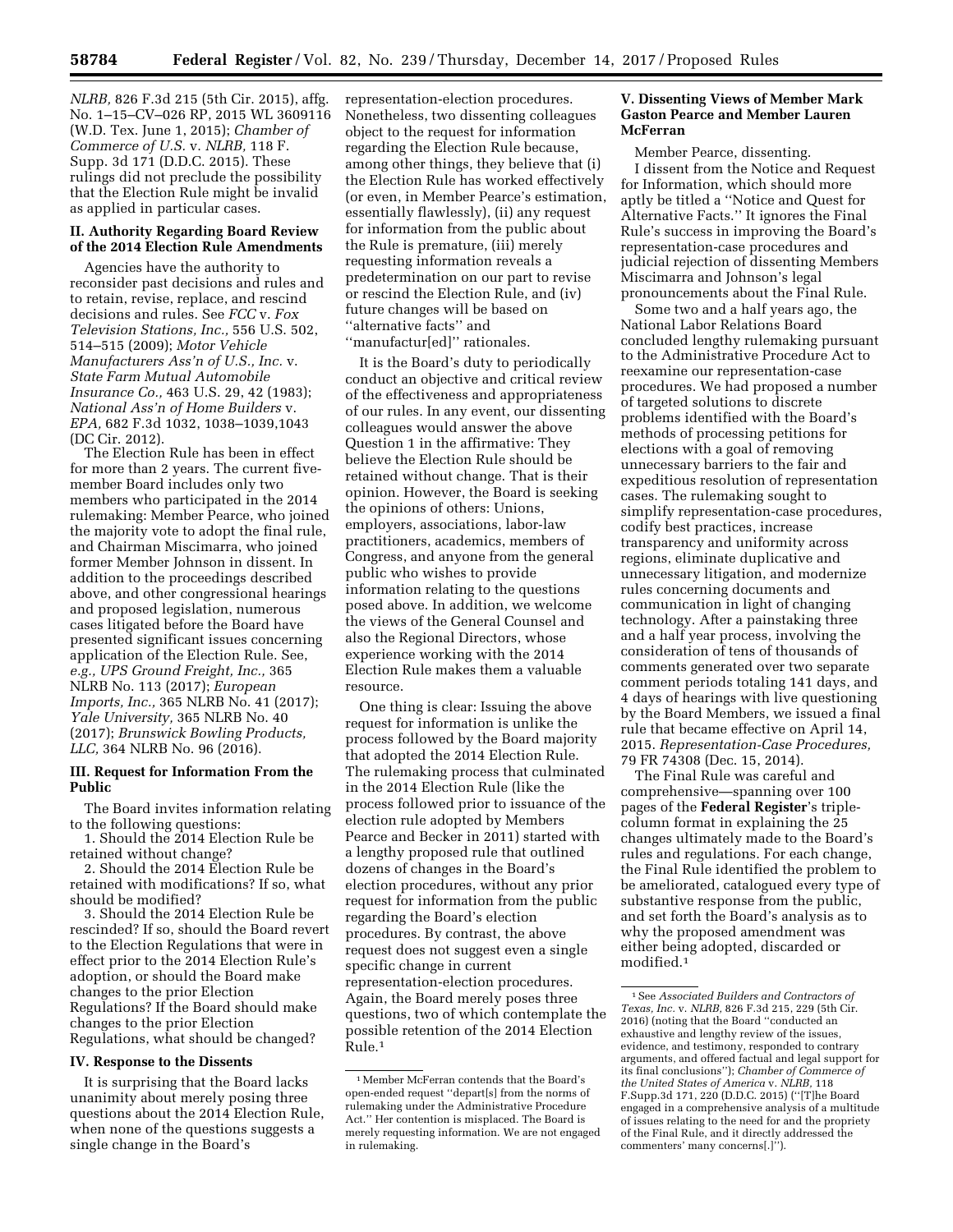Complying with the rulemaking process, and dealing with the deluge of public comments generated, was not an easy task for our Agency. Thousands of staff hours were expended; research and training was required into statutes and procedures with which we were unfamiliar; expensive licensing was purchased for software to sort, and websites to house, the tens of thousands of comments received; and contributions were made from all corners of the Agency. Through this extensive process, the fundamental questions were asked and answered. The amended procedures have now been in place for some two and a half years, and my colleagues show no serious justification for calling them into question.

Indeed, it is with some irony that I am reminded of the sentiment expressed in dissent to the Final Rule in 2014 that ''the countless number of hours spent by Board personnel in rulemaking'' would be better spent expeditiously processing cases. 79 FR at 74457. Yet, in the past 9 months, the Board's case output has fallen precipitously,2 and we face the specter of budget cuts that could further hamper our ability to perform our statutory mission. Now, the majority will burden the Agency with the exercise of continued rulemaking in an area that has already been thoroughly addressed.

As a consequence, our attention will be diverted from case processing to explore the rollback of a Final Rule that has provided a bounty of beneficial changes, and which applies equally to initial organizing campaigns and efforts to decertify incumbent unions. A nonexhaustive list includes:

• Parties may now use modern technology to electronically file and serve petitions and other documents, thereby saving time and money, and affording non-filing parties the earliest possible notice.

• Petitions and election objections must be supported, and must be served on other parties.

• Board procedures are more transparent, and more meaningful information is more widely available at earlier stages of our proceedings.

• Issues in dispute are clarified, and parties are enabled to make more informed judgments about whether to enter into election agreements.

• Across regions, employees' Section 7 rights are afforded more equal treatment, the timing of hearings is more predictable, and litigation is more efficient and uniform.

• Parties are more often spared the expense of litigating, and the Board is more often spared the burden of deciding, issues that are not necessary to determine whether a question of representation exists, and which may be mooted by election results.

• The Board enjoys the benefit of a regional director decision in all representation cases.

• Board practice more closely adheres to the statutory directive that requests for review not stay any action of the regional director unless specifically ordered by the Board.

• Nonemployer parties are able to communicate about election issues with voters using modern means of communication such as email, texts and cell phones, and are less likely to challenge voters out of ignorance.

• Notices of Election are more informative, and more often electronically disseminated.

• Employees voting subject to challenge are more easily identified, and the chances are lessened of their ballots being comingled.

And all of this has been accomplished while processing representation cases more expeditiously from petition, to election, to closure.

So why would the majority suggest rescinding all of these benefits to the Agency, employees, employers, and unions? In evaluating that question, it is worthwhile to remind ourselves of a basic tenet of administrative law: while an agency rule, once adopted, is not frozen in place, the agency must offer valid reasons for changing it and must fairly account for the benefits lost as a result of the change. *Citizens Awareness Network, Inc.* v. *U.S.,* 391 F.3d 338, 351–352 (1st Cir. 2004).

None of the reasons offered by today's majority constitutes a persuasive justification for requesting information from the public, let alone for rescinding or modifying the Final Rule. The majority notes that the Final Rule has been in effect for more than two years. But the fact that two years have transpired since the Final Rule was adopted hardly constitutes a reason for rescinding or modifying it. The Board has a wealth of casehandling information that can be obtained through an analysis of our own records. And because the Board has access to all

regional director pre- and post-election decisions, and because parties may request Board review of any action taken by the regional directors, the Board already is aware of the nature of any complaints about how the Final Rule has worked in particular cases. As for reverting to the prior representation rules, the public already had the opportunity to comment on whether they should be maintained or modified.

The majority next points to a change in Board member composition, but by itself, that is not a sufficient reason for rescinding, modifying, or requesting information from the public concerning the Final Rule. The majority also cites a grand total of four cases (out of the many cases) applying the Final Rule, but none provides any reason to invite public comment on the Final Rule, much less for the Board to reconsider it. While the majority also cites congressional efforts to overturn the Final Rule, they did not succeed, and cannot be used to demonstrate that the Final Rule contravenes our governing statute. As the courts have recognized, ''It is well-established that 'the view of a later Congress cannot control the interpretation of an earlier enacted statute.' '' *Huffman* v. *OPM,* 263 F.3d 1341, 1354 (Fed. Cir. 2001) (quoting *O'Gilvie* v. *United States,* 519 U.S. 79, 90 (1996)). Finally, as the majority is forced to concede, every legal challenge to the Final Rule has been struck down by the courts.

In evaluating the appropriateness of the Notice and Request for Information, it is also worth journeying back in time to consider the pronouncements and dire predictions voiced by then-Members Miscimarra and Johnson about the Final Rule when it issued. In considering these matters, the reader need not take my word, for the dissent appears in the **Federal Register**.

Suffice it to say that the Final Rule's dissenters were so wrong about so much. They did not simply disagree with the Board's judgments, but instead claimed that the Final Rule violated the NLRA, the APA, and the U.S. Constitution.

The Final Rule dissent pronounced that the Rule's amendments contradicted our statute and were otherwise impermissibly arbitrary. 79 FR at 74431. It was wrong on both counts. See *Associated Builders and Contractors of Texas, Inc.* v. *NLRB,* 826 F.3d 215, 218 (5th Cir. 2016) (The ''rule, on its face, does not violate the National Labor Relations Act or the Administrative Procedure Act[.]''); *Chamber of Commerce of the United States of America* v. *NLRB,* 118 F. Supp. 3d 171, 220 (D.D.C. 2015) (rejecting

<sup>2</sup>Comparing the period February 1 through October 2017, to the equivalent nine-month period from 2016, the Board's output of contested unfair labor practice decisions and published representation case decisions has been reduced by approximately 45 percent (*i.e.,* a drop in excess of 100 cases). Searches in the Board's NxGen case processing software show that from February 1, 2017, to October 31, 2017, the Board issued 136 decisions in contested unfair labor practice cases and published representation cases, while from February 1, 2016, to October 31, 2016, the Board issued 247 such decisions.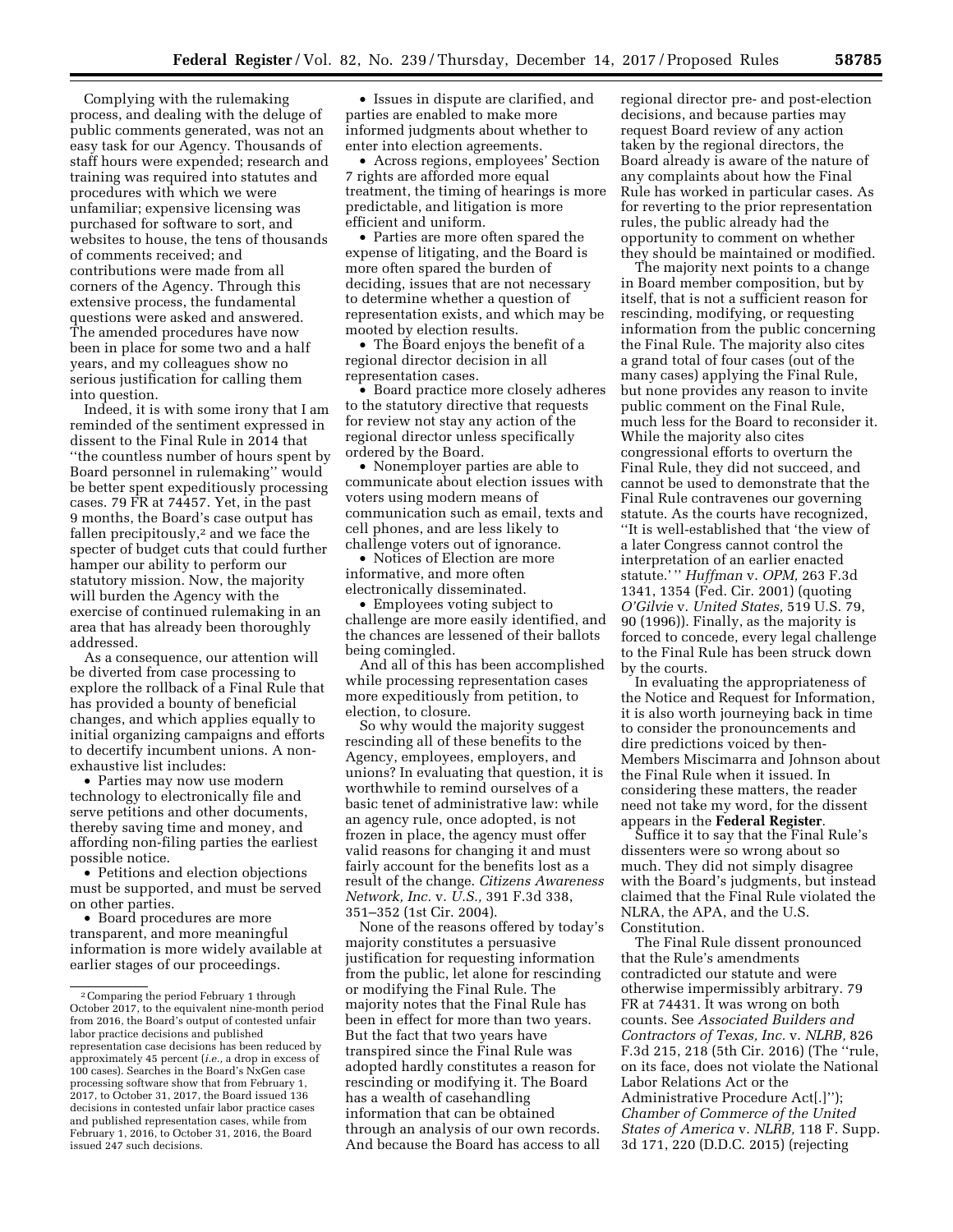claims that the Final Rule contravenes either the NLRA or the Constitution or is arbitrary and capricious or an abuse of the Board's discretion).

The Final Rule dissent pronounced that the Rule's primary purpose and effect was to shorten the time from the filing of petition to the conduct of the election, and that this violated the NLRA and was otherwise arbitrary or capricious. 79 FR at 74430, 74433– 74435. It was wrong on all three counts. See *ABC of Texas,* 826 F.3d at 227–228 (noting that the Board properly considered delay in scheduling elections and that the Board also reasoned that the final rule was necessary to further ''a variety of additional permissible goals and interests''); *Chamber of Commerce,* 118 F.Supp.3d at 218–219 (rejecting claim that the Rule promotes speed in holding elections at the expense of all other statutory goals and requirements, and noting that many of the Rule's provisions do not relate to the length of the election cycle).

The Final Rule dissent pronounced that the Rule's granting regional directors discretion to defer litigation of individual eligibility issues at the preelection hearing was contrary to the statute and was arbitrary and capricious in violation of the APA. 79 FR at 74430, 74436–74438, 74444–74446. The courts rejected those arguments. See *Chamber of Commerce,* 118 F. Supp. 3d at 181, 195–203 (''Granting regional directors the discretion to decline to hear evidence on individual voter eligibility and inclusion issues does not violate the NLRA [and] is not arbitrary and capricious.''); *ABC of Texas,* 826 F.3d at 220–223. See also *Associated Builders and Contractors of Texas, Inc.* v. *NLRB,*  2015 WL 3609116 \* 2, \*7 (W.D. Tex. 2015).

The Final Rule dissent pronounced that the Rule violated the Act and the Constitution by infringing on protected speech and by providing an insufficient time period for employees to understand the issues before having to vote, thereby compelling them to vote now, understand later. (79 FR at 74430– 74431, 74436, 74438). But these claims were also rejected by the courts. See *Chamber of Commerce,* 118 F. Supp. 3d at 181–182, 189, 206–208, 220 (''The elimination of the presumptive preelection waiting period does not violate the NLRA or the First Amendment'' and ''[p]laintiffs have failed to show that the Final Rule inhibits . . . debate in any meaningful way.''); *ABC of Texas,* 826 F.3d at  $220$ , 226-227 (rejecting claim that ''the cumulative effect of the rule change improperly shortens the overall pre-election period in violation of the

'free speech' provision of the Act'' or inhibits meaningful debate).

The Final Rule dissent pronounced that the Rule ran afoul of the APA because the Board failed to demonstrate a need for the amendments. 79 FR 74431, 74434. Here again, the courts rejected that contention. See, *e.g., Chamber of Commerce,* 118 F. Supp. 3d at 219–220 (''the Board has offered grounds to show that the issues targeted by the Final Rule were sufficiently tangible to warrant action''); *ABC of Texas,* 826 F.3d at 227–229.

The Final Rule dissent pronounced that the Rule's accelerated deadlines and hearing provisions violated employers' due process rights and the NLRA's appropriate hearing requirement. 79 FR at 74431–74442, 74451. Wrong. See *Chamber of Commerce,* 118 F.Supp.3d at 177, 205– 206 (due process challenge does ''not withstand close inspection'' because, among other reasons, it is ''predicated on mischaracterizations of what the Final Rule actually provides''); *Associated Builders and Contractors of Texas, Inc.* v. *NLRB,* 2015 WL 3609116 \*2, \*5-\*7, affd, 826 F.3d at 220, 222–223 (''the rule changes to the pre-election hearing did not exceed the boundaries of the Board's statutory authority'').

The Final Rule dissent pronounced that the Rule's provision making Board review of regional director post-election determinations discretionary contravened the Board's duty to oversee the election process and was arbitrary and capricious. 79 FR at 74431, 74449– 74451. Wrong again. See *Chamber of Commerce,* 118 F. Supp. 3d at 215–218 (rejecting claims that ''the Final Rule's 'elimination of mandatory Board review of post-election disputes . . . contravenes the Board's 'statutory obligation to oversee the election process''' and is arbitrary and capricious).

The Final Rule dissent pronounced that the Rule's voter list provisions were not rationally justified or consistent with the Act, did not adequately address privacy concerns, and imposed unreasonable compliance burdens on employers. 79 FR at 74452, 74455. Wrong on all counts. See *Chamber of Commerce,* 118 F. Supp. 3d at 209–215 (''The Employee Information Disclosure Requirement [in the Rule's voter list provisions] does not violate the NLRA,'' and ''is not arbitrary and capricious;'' the Board did not act arbitrarily in concluding that ''the [r]equirement ensures fair and free employee choice'' and ''facilitates the public interest;'' and ''the Board engaged in a lengthy and thorough analysis of the privacy risks and other concerns raised by the

commenters before reaching its conclusion that the Employee Information Disclosure Requirement was warranted.''); *ABC of Texas,* 826 F.3d at 223–226 (rejecting claims that the voter list provisions violate the NLRA and conflict with federal laws that protect employee privacy; that the provisions ''are arbitrary and capricious under the APA because the rule disregards employees' privacy concerns,'' and ''place an undue, substantial burden on employers''); see also *Associated Builders and Contractors of Texas, Inc.* v. *NLRB,* 2015 WL 3609116 \*2, \*8-\*11.

Apart from their wrong-headed views concerning the legal merits of the Rule, the Final Rule dissenters made a number of erroneous predictions regarding how the Final Rule would work in practice. But as far-fetched as I found these speculations in 2014, one can now see that these predictions are refuted by the Board's actual experience administering the Final Rule. A quick review of several published agency statistics shows some of their most notable speculations of dysfunction to be completely unfounded.

The Final Rule dissenters speculated that the changes made by the Rule would drive down the Board's historically high rate of elections conducted by agreement of the parties either because the Final Rule does not provide enough time to reach agreement, 79 FR 74442, or because parties can no longer stipulate to mandatory Board review of postelection disputes, 79 FR 74450. They argued, ''[e]ven if the percentage of election agreements decreases by a few points, the resulting increase in pre- and post-election litigation will likely negate any reduction of purported delay due to the Final Rule's implementation.'' 79 FR at 74450. But they were wrong. Following the Final Rule's implementation, the Board's election agreement rate has actually increased.3

Additionally, the Final Rule dissenters claimed that the Rule would do little to address those few representation cases that in their view involved too much delay, namely those cases that take more than 56 days to process from petition to election. 79 FR at 74456–57.4 But, in fact, the

4See also 79 FR at 74434 (The dissenters highlighted pre-Final Rule fiscal year 2013 as a

<sup>3</sup>See Percentage of Elections Conducted Pursuant to Election Agreements in FY2017, *[www.nlrb.gov/](http://www.nlrb.gov/news-outreach/graphs-data/petitions-and-elections)  [news-outreach/graphs-data/petitions-and-elections](http://www.nlrb.gov/news-outreach/graphs-data/petitions-and-elections)*  (reporting a post-Final Rule election agreement rate of 91.7% in fiscal year (FY) 2017; past versions of this chart reported a post-Final Rule election agreement rate of 91.7% in FY 2016, and pre-Final Rule election agreement rates of 91.1% for both FY 2014 and FY 2013).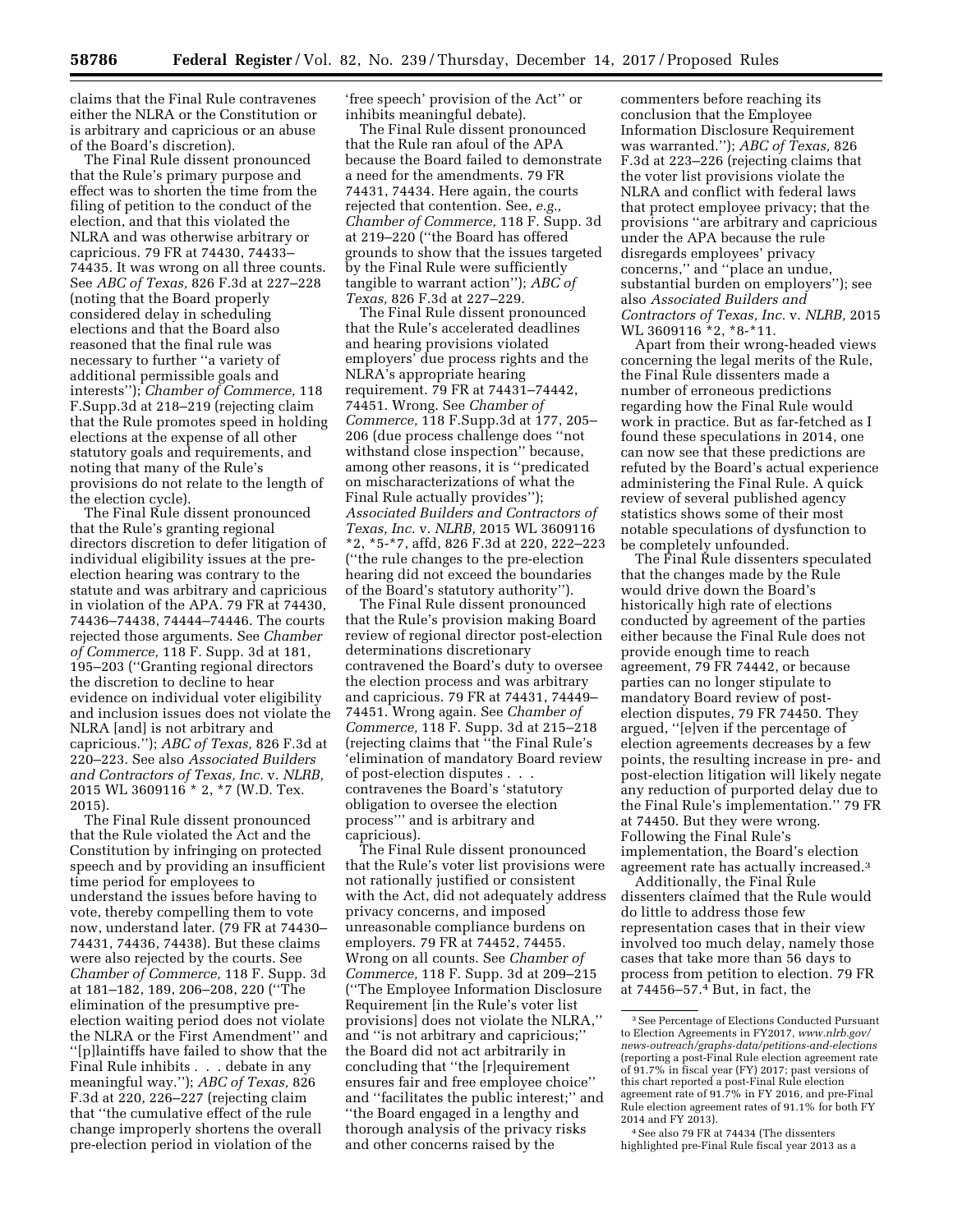percentage of elections that were conducted more than 56 days from petition has decreased since the Final Rule was adopted.5 Moreover, for contested cases—the category which consistently failed to meet the 56-day target—the Final Rule has reduced the median time from petition to election by more than three weeks.<sup>6</sup>

The Final Rule dissent further hypothesized that whatever timesavings might be achieved in processing cases from petition to election, there was a likelihood that ''the overall time needed to resolve post-election issues will increase.'' 79 FR at 74435. Here again, the dissent was wrong. The Agency's 100-day closure rate—which by definition takes into account a representation case's overall processing time—is better than ever. In FY 2017, the second fiscal year following the Final Rule's implementation, the Agency achieved a historic high of closing 89.9% of its representation cases within 100 days of a petition's filing. And in FY 2016, the first fiscal year following the Final Rule's implementation, the Agency's representation case closure rate of 87.6% outpaced all but one of the six years preceding the Final Rule.7

All of the foregoing raises the question: If the Final Rule dissent's claims of statutory infirmity have been roundly rejected by the courts, and the predictions that the Final Rule would cause procedural dysfunction have been undercut by agency experience, why is

5See Performance Accountability Reports, FYs 2013–2017, *[www.nlrb.gov/reports-guidance/reports](http://www.nlrb.gov/reports-guidance/reports)*  (reporting that, pre-Final Rule, the Agency processed 94.3% of its representation cases from petition to election in 56 days in FY 2013 and 95.7% in FY 2014, as compared to post-Final Rule rates of 99.1% in FY 2016 and 98.5% in FY 2017).

<sup>6</sup> See Median Days from Petition to Election, *[www.nlrb.gov/news-outreach/graphs-data/petitions](http://www.nlrb.gov/news-outreach/graphs-data/petitions-and-elections)[and-elections](http://www.nlrb.gov/news-outreach/graphs-data/petitions-and-elections)* (reporting post-Final Rule median processing times for contested cases as 36 days in FY 2017 and 35 days in FY 2016, as compared to pre-Final Rule median processing times ranging from 59 to 67 days in FYs 2008 to 2014). See also Annual Review of Revised R-Case Rules, *[www.nlrb.gov/news-outreach/news-story/annual](http://www.nlrb.gov/news-outreach/news-story/annual-review-revised-r-case-rules)[review-revised-r-case-rules](http://www.nlrb.gov/news-outreach/news-story/annual-review-revised-r-case-rules)* (reporting that in the first calendar year following the Final Rule's implementation, the median time to process contested cases from petition to election fell from 64 to 34 days).

7See Performance Accountability Reports, fiscal years 2013–2017, *[www.nlrb.gov/reports-guidance/](http://www.nlrb.gov/reports-guidance/reports) [reports](http://www.nlrb.gov/reports-guidance/reports)* (indicating the following representation case 100-day closure rates: FY 2017–89.9%, FY 2016– 87.6%, FY 2014–88.1%; FY 2013–87.4%; FY 2012– 84.5%; FY 2011–84.7%; FY 2010–86.3%; FY 2009– 84.4%).

comment being solicited as to whether the Final Rule should be further amended or rescinded? The answer would appear to be all too clear. When the actual facts do not support the current majority's preferred outcome, the new Members join Chairman Miscimarra to look for ''alternative facts'' to justify rolling back the Agency's progress in the representationcase arena.

It is indeed unfortunate that when historians examine how our Agency functioned during this tumultuous time, they will have no choice but to conclude that the Board abandoned its role as an independent agency and chose to cast aside reasoned deliberation in pursuit of an arbitrary exercise of power.

Accordingly, I dissent.

*Member McFerran, dissenting.*  On April 14, 2015—after thousands of public comments submitted over two periods spanning 141 days, four days of public hearings, and over a hundred, dense **Federal Register** pages of analysis—a comprehensive update of NLRB election rules and procedures took effect. The Election Rule was designed to simplify and modernize the Board's representation process, to establish greater transparency and consistency in administration, and to better provide for the fair and expeditious resolution of representation cases. As stated in the Rule's **Federal Register** preamble:

While retaining the essentials of existing representation case procedures, these amendments remove unnecessary barriers to the fair and expeditious resolution of representation cases. They simplify representation-case procedures, codify best practices, and make them more transparent and uniform across regions. Duplicative and unnecessary litigation is eliminated. Unnecessary delay is reduced. Procedures for Board review are simplified. Rules about documents and communications are modernized in light of changing technology.

79 FR 74308 (Dec. 15, 2014).

During the short, two-and-a-half years since the Rule's implementation, there has been nothing to suggest that the Rule is either failing to accomplish these objectives or that it is causing any of the harms predicted by its critics. As Member Pearce catalogs in his dissent, by every available metric the Rule appears to have met the Board's expectations, refuting predictions about the Rule's supposedly harmful consequences. The majority makes no effort to rebut Member Pearce's comprehensive analysis. The preliminary available data thus indicates that the rule is achieving its intended goals—without altering the

''playing field'' for unions or employers in the election process.<sup>1</sup> The validity of the Rule, moreover, has been upheld in every court where it has been challenged.2 In short, the Rule appears to be a success so far.

Nonetheless, today a new Board majority issues a Request for Information (RFI) seeking public opinion about whether to retain, repeal, or modify the Rule—and signaling its own desire to reopen the Rule. Of course, administrative agencies ought to evaluate the effectiveness of their actions, whether in the context of rulemaking or adjudication, and public input can serve an important role in conducting such evaluations.3 But the nature and timing of this RFI, along with its faulty justifications, suggests that the majority's interest lies not in acquiring objective data upon which to gauge the early effectiveness of the Rule, but instead in manufacturing a rationale for a subsequent rollback of the Rule in light of the change in the composition of the Board. Because it seems as if the RFI is a mere fig leaf to provide cover for an unjustified attack on a years-long, comprehensive effort to make the Board's election processes more efficient and effective, I cannot support it. I would remain open, however, to a genuine effort to gather useful information about the Rule's effectiveness to this point.

# I. *The RFI is premature, poorly crafted, and unlikely to solicit meaningful feedback.*

Initially, it seems premature to seek public comment on the Rule a mere two-and-a-half years after the Rule's

2See *Assoc. Builders and Contractors* v. *NLRB,*  826 F.3d 215 (5th Cir. 2016) (rejecting multiple facial challenges to Rule); *Chamber of Commerce* v. *NLRB,* 118 F. Supp. 3d 171 (D.D.C. 2015) (same).

<sup>3</sup> I have no objection at all to seeking public participation in the Board's policymaking, as reflected in the Board's standard practice of inviting amicus briefs in major cases, including those where the Board is reconsidering precedent. Ironically, the new majority has now broken with that practice for no good reason in reversing recent precedent. See, *e.g., UPMC,* 365 NLRB No. 153 (2017) (Member McFerran, dissenting). I hope this unfortunate omission does not signal a permanent change to the Board's approach in seeking public input in major cases.

period in which 94.3% of elections were conducted within 56 days of the petition as a means of concluding that ''by the Board's own measures, less than 6% of elections were unduly 'delayed.' ''). Of course, as explained in the Final Rule, the Board disagreed that only those cases taking more than 56 days were worthy of attention. 79 FR at 74317.

<sup>1</sup>See NLRB, *Annual Review of Revised R-Case Rules,* available at *https://[www.nlrb.gov/](http://www.nlrb.gov)newsoutreach/news-story/annual-review-revised-r-caserules* (showing, in comparison between pre- and post-Rule representation cases, modest decrease in time elapsed from petition to election, no substantial change in party win-rates, and largely stable number of elections agreed to by stipulation); NLRB, *Graphs and Data, Petitions and Elections,*  available at *[https://www.nlrb.gov/news-outreach/](https://www.nlrb.gov/news-outreach/graphs-data/petitions-and-elections)  [graphs-data/petitions-and-elections](https://www.nlrb.gov/news-outreach/graphs-data/petitions-and-elections)* (showing similar outcomes, based on fiscal-year data on representation cases).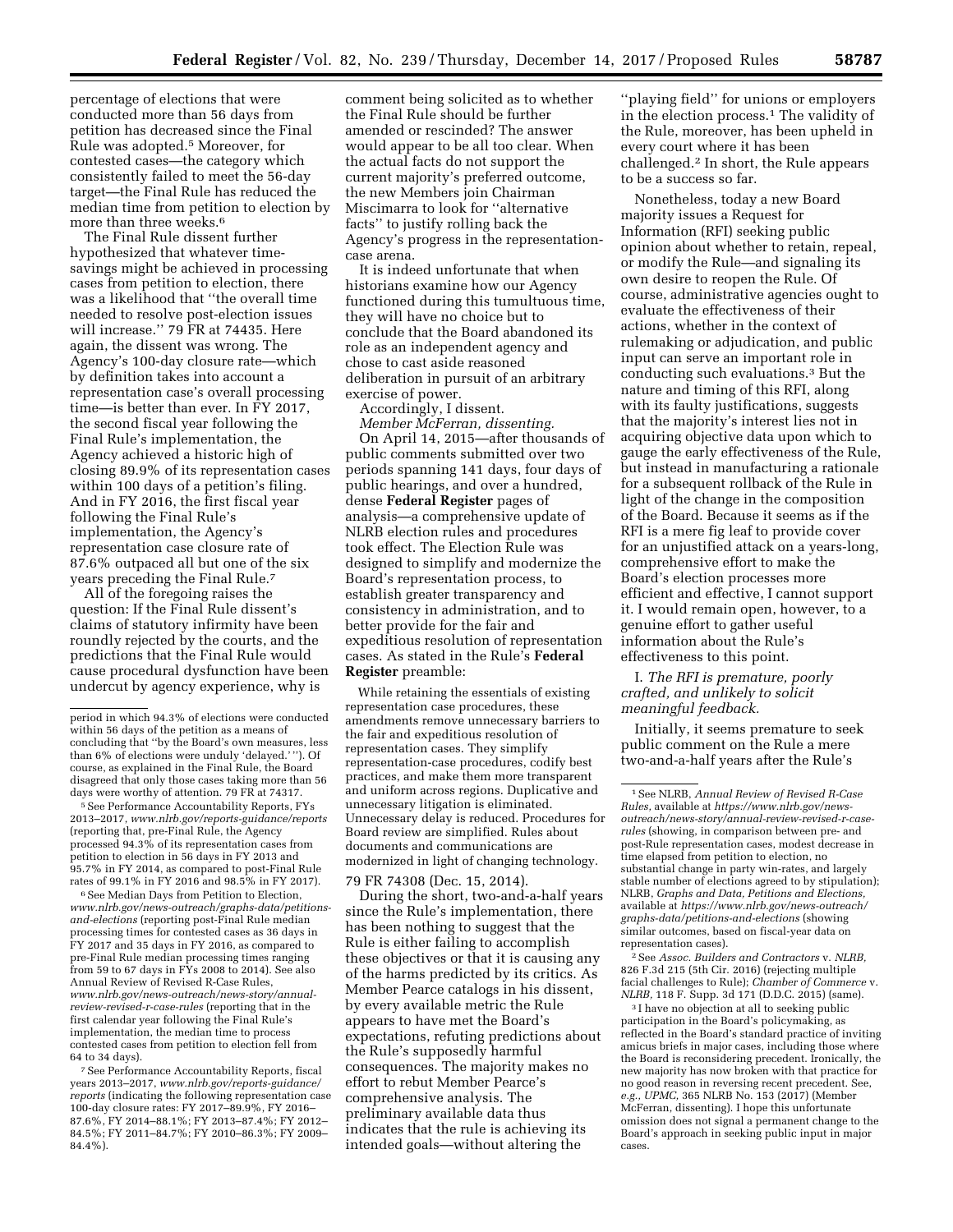implementation.4 The Rule has been in place for less time at this point than the rulemaking process took from beginning to end.5 Moreover, as noted, so far the Rule appears to be achieving its stated ends without producing the dire consequences some purported to fear. In short, there does not appear to be any present basis or need for this RFI.

Nevertheless, as stated, I am not opposed to genuine efforts to meaningfully evaluate the Rule's performance to date. But I believe that any useful request for information would have to seek comprehensive information on the precise effects of the specific changes made by the Rule.<sup>6</sup> In my view, such detailed information is essential to facilitating meaningful analysis of the Rule's effectiveness, and to determining whether this or any future request for information is warranted. In fact, precisely because agencies benefit most from receiving specific rather than generalized feedback, an agency's typical request for information (unlike this RFI) *follows* the agency's assessment and identification of what particular information would be useful in evaluating a rule's effectiveness.7 Indeed, other agencies'

5The Board's original notice of proposed rulemaking was published on June 22, 2011. The final rule upheld by the courts was published on December 15, 2014, with an effective date of April 14, 2015.

6For example, to assess the success of some of the Rule's intended new efficiencies, it would be useful to have quantitative data on: Motions for extensions and motions to file a document out-of-time; missed deadlines; motions for stays of election or other extraordinary relief; eligibility issues deferred until after the election, and whether such issues were mooted by the election results. This type of data would be valuable not only to decision makers at the Agency, but also to the public in determining how to evaluate and comment on the effectiveness of the Rule.

7The majority states that it is the Board's duty to periodically review its rules. Without a doubt, the Board must monitor its rules to be sure that they are meeting their goals and to help the Board better effectuate the statute. But choosing to reopen the Election Rule now is highly dubious. The Board has many longstanding rules—addressing issues from industry jurisdiction to health care bargaining units—which have never been reviewed after promulgation. Yet the majority chooses the newlyminted Election Rule, among all others, for attention—with no explanation for its choice. Given the resources required of both the agency and interested parties when the Board revisits a rule, the Board's periodic review should reflect the exercise of reasoned judgment. In this case, the majority has

requests for information have often posed specific questions reflecting their own considered analysis of what aspects of rulemaking might require further inquiry and are geared toward the acquisition of concrete facts from the public.8

The majority's request is not framed to solicit detailed data, or even informed feedback. The broad questions it poses, absent any empirical context, amount to little more than an open-ended ''raiseyour-hand-if-you-don't-like-the-Rule'' straw poll. That is hardly a sound approach to gathering meaningful feedback.

The irony, of course, is that, if the majority were sincerely interested in beginning to assess the Rule's effectiveness, the best initial source of empirical, objective data lies *within* the Agency itself. The Board's regional offices process and oversee the litigation of every single election petition filed under the Rule. All the majority needs to do is ask the Board's General Counsel to prepare a comprehensive report highlighting all relevant factual elements of the processing of election petitions over the past 2-plus years.9 If the resulting data were to suggest that, after such a short time on the books, the Rule is in need of refinement, or that additional public input could enhance the Board's understanding of the Rule's functioning, the Board might then craft

8See, *e.g.,* Dept. of the Treasury, *Proprietary Trading and Certain Interests in and Relationships With Covered Funds (Volcker Rule); Request for Public Input,* 82 FR 36692, Aug 7, 2017 (enumerating lengthy list of specific, data-oriented questions); Dept. of Labor, Employee Benefits Security Admin., *Request for Information Regarding the Fiduciary Rule and Prohibited Transaction Exemptions,* 82 FR 31278, July 6, 2017 (same).

<sup>9</sup>The majority makes the odd suggestion that the RFI—a measure directed to the general public—is somehow also the most effective way to obtain information from the General Counsel. This is nonsensical. The General Counsel supervises the Board's representation proceedings under a delegation of authority from the Board, and the Board is obviously able to direct the General Counsel to provide whatever relevant information it requests, without issuing an RFI or initiating a rulemaking.

In any event, although I was not a participant in the earlier rulemaking process, it is clear from the Notice of Proposed Rulemaking that the Board based its proposals on a thorough, pre-rulemaking analysis of relevant data and agency experience that enabled it to seek public comment on specific, carefully-crafted policy proposals. In short, the Board did its homework before seeking public participation. The majority's current effort is utterly lacking the same foundation. The majority curiously seems to view this as an *attribute,* rather than a manifest departure from the norms of rulemaking under the Administrative Procedure Act.

tailored questions designed to elicit meaningful, constructive feedback.

Unfortunately, in addition to framing a vague, unfounded inquiry that is unlikely to solicit useful information, the majority's request also establishes an unnecessarily rushed comment process that is likely to frustrate those interested parties who might actually hope to provide meaningful input. To the extent members of the public wish to provide informed feedback on the Rule, they will need information. In the absence of a comprehensive analysis from the General Counsel, outside parties are likely to seek relevant data on the Rule's functioning through a Freedom of Information Act (FOIA) request. The public's acquisition and analysis of such data through the FOIA process will involve the assembly and submission of FOIA requests, which in turn may require the agency to survey and compile extensive data for each such request. Thereafter parties will have to take stock of any data acquired through FOIA before being in a position to give informed feedback on the Rule. This process could take far more than the 60 days provided for comment by the RFI. Indeed, during the 2014 rulemaking process leading up to the Election Rule, the Chamber of Commerce, well into the 60-day comment period, sought an extension to give it more time to both request and analyze FOIA data. While it was ultimately determined that the comment period should not be extended under the circumstances at the time, the Chamber's effort highlights the relevance of FOIA data and the timeintensiveness of parties' analysis of such data. My colleagues' failure to allot time to account for the parties' informationgathering process only confirms that the RFI is not designed to solicit and yield well-informed responses that might genuinely assist the Board's evaluation of the Rule.

II. *The RFI is a transparent effort to manufacture a justification for revising the Rule.* 

As emphasized, I fully support the notion that the Board should take care to ensure that its rules and regulations are serving their intended purposes. I would welcome a genuine opportunity to receive and review meaningful information on the Rule's performance at an appropriate time. But this hurried effort to solicit a ''show of hands'' of public opinion without the benefit of meaningful data (or even thoughtfully framed points of inquiry) bears none of the hallmarks of a genuine effort at regulatory review.<sup>10</sup> Gathering useful

<sup>4</sup> I would be surprised if even the most ardent advocates of regulatory review would support such a short regulatory lookback period. Indeed, Section 610 of the Regulatory Flexibility Act, for example, contemplates that agencies may take up to 10 years—significantly longer than our 2-plus years' experience with the Rule—before they may adequately assess a rule's effectiveness. See 5 U.S.C. 610 (providing that agencies shall develop plan ''for the review of such rules adopted after the effective date of this chapter within ten years of the publication of such rules as the final rule")

failed to identify any reasonable basis for seeking public input on the Election Rule at this time. Nor has the majority made any effort to obtain or analyze easily available data that conceivably could support issuing an RFI.

<sup>10</sup>The majority suggests that my view that the rule has been a success thus far is just one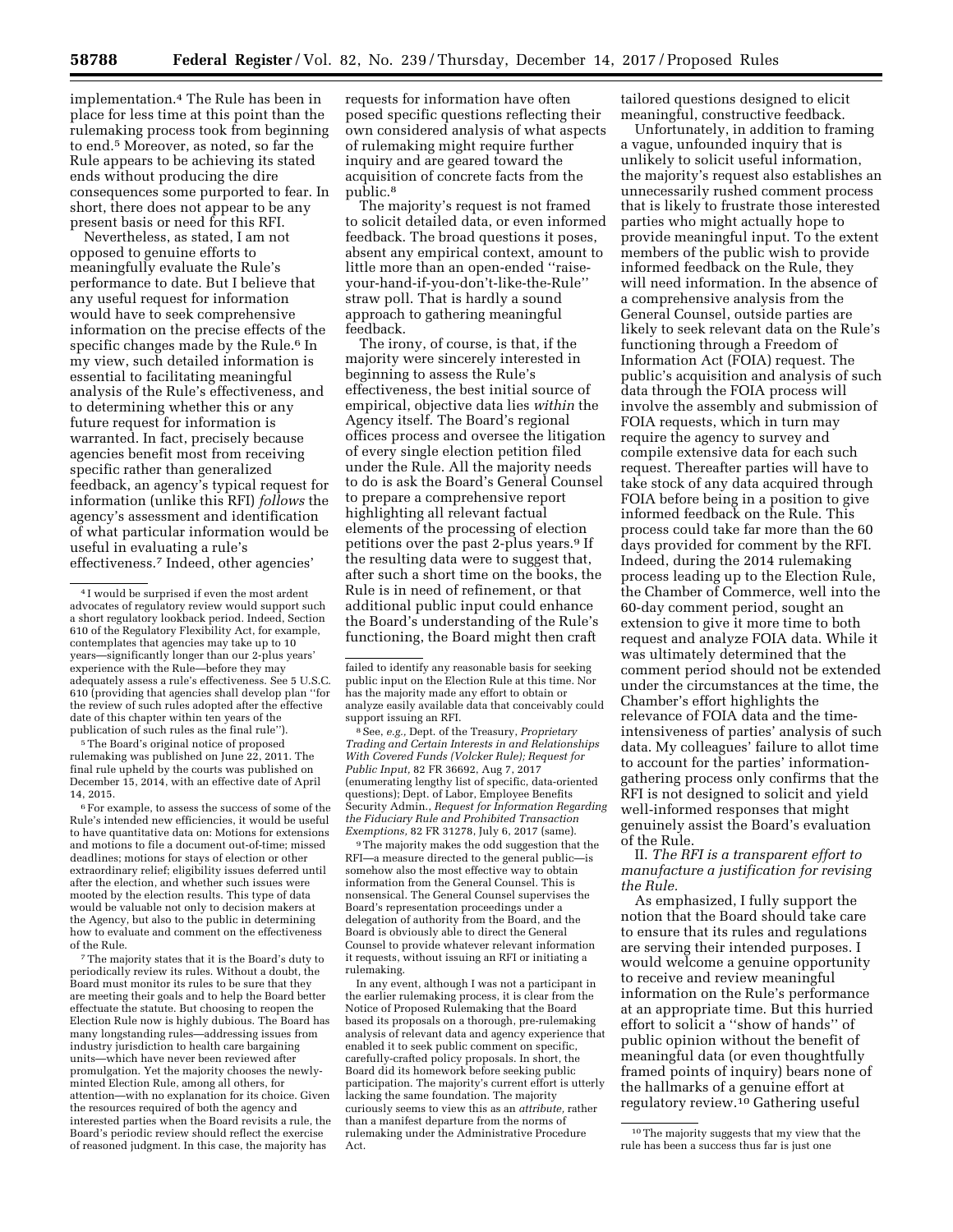information is demonstrably not the purpose of this RFI. Instead, this RFI is a transparent effort to manufacture a justification for reopening the Rule. No legitimate justification exists.

The Supreme Court has made clear that, when an agency is considering modifying or rescinding a valid existing rule, it must treat the governing rule as the status quo and must provide ''good reasons'' to justify a departure from it. See *Federal Communications Commission* v. *Fox Television,* 556 U.S. 502, 515 (2009). Obviously, determining whether there are ''good reasons'' for departing from an existing policy requires an agency to have a reasonable understanding of the policy and how it is functioning. Only with such an understanding can the agency recognize whether there is a good basis for taking a new approach and explain why. Id. at 515–516. Indeed, even when an agency is only beginning to explore possible revisions to an existing rule, the principles of reasoned decision-making demand a deliberative approach, informed by the agency's own experience administering the existing rule.11

But the open-ended solicitation we have here, without the benefit of data or analysis, is not a productive way to enlist public opinion. As the dissenters to the Election Rule observed, including Chairman Miscimarra, the rulemaking was of ''immense scope and highly technical nature,'' and it generated ''an unprecedented number of comments, espousing widely divergent views.'' 79 FR 74430, 74459. It is accurate to say that the Rule is both comprehensive and technical, and that the public holds polarized views thereon. Yet now the majority broadly seeks public opinion on the fate of the Rule without offering any data or analysis of its own to provide a foundation for the public's assessment. Ultimately, they provide no persuasive explanation of how soliciting public input in the absence of any agency analysis or proposals—input that, as noted, is tantamount to a ''thumbs up or thumbs down'' movie review—will provide a foundation for an effective rulemaking process.

11See, *e.g.,* Dept. of Labor, Wage and Hour Div., *Request for Information on the Family and Medical Leave Act of 1993,* 71 FR 69504, 69505–06, Dec. 1, 2006 (''[T]he subject matter areas [of this RFI] are derived from comments at . . . stakeholder meetings and also from (1) rulings of the Supreme Court of the United States and other federal courts over the past twelve years; (2) the Department's experience in administering the law; and (3) public input presented in numerous Congressional hearings and public comments filed with the Office of Management and Budget . . . in connection with three annual reports to Congress regarding the Costs and Benefits of Federal regulations in 2001, 2002, 2004. . . . During this process, the Department has heard a variety of concerns expressed about the

If this RFI asked the public specific, well-crafted questions geared toward a neutral assessment of the Rule's functioning—and was based on a foundation of internal evidence or experience suggesting there was a problem with the Rule's implementation thus far—there would be far less basis to doubt the majority's reasons for revisiting it.12 Indeed, the majority's reticence to focus this inquiry on the agency's own data—the most straightforward source of information about how the Rule is working—is puzzling. The majority's failure to take this basic step suggests that they would rather not let objective facts get in the way of an effort to find some basis to justify reopening the Rule. Hence the majority instead poses the vague questions in this RFI, which belie any 'good reasons" for revisiting the Rule.

Further, in the preamble to this RFI the majority has failed to identify, much less establish, any ''good reasons'' to revisit or to consider reopening the Rule at this time. The majority summarily cites congressional votes, hearings, and proposed (but never-passed) legislation as reasons to issue this RFI. Although such congressional actions might raise concern over a rule's actual effectiveness in other circumstances, here—where criticism was leveled in the absence of any meaningful experience under the Rule—they seem to signify little more than partisan

12 Indeed, if it were properly founded in objective data indicating significant problems with the rule in its implementation, I might well join such an effort to assess the effectiveness of the Rule, as I subscribe to the view that timely, informed public input can be vital to making good public policy. In contrast, my colleagues in the majority seem to take the view that soliciting the views of the public is good only when it furthers their predetermined purposes. In a recent Board decision where public input would have had a far greater likelihood of aiding the Board's decision-making process, they nonetheless dismissed the possibility that such input might be useful in order to more hastily issue a decision reversing Board precedent. See *UPMC,*  365 NLRB No. 153 (2017). In that case, the public's own experiential data and legal and policy arguments would have had immediate relevance; yet the Board took the drastic step of reversing precedent without the benefit of such. It seems clear that they seek public input here, however heedlessly, so that they can point to negative public feedback about the rule as an (inadequate) procedural precursor to justify reopening the rulemaking process under the APA; whereas in *UPMC* the adjudicative reversal of precedent did not require the same procedural formality, and thus they took a more expedient route to accomplish their goal in that case.

opposition to the Rule.13 Reasoned decision-making is not a matter of partisanship.

The majority also asserts that ''numerous'' cases litigated before the Board have raised ''significant'' issues concerning its application. Of course, many issues concerning the proper interpretation and application of the Rule can and should be resolved in adjudication, where they arise. In fact, the four recent cases the majority cites involved case-specific applications of the Rule that offer little if any insight into how well the Rule is working overall.14 More broadly, as stated, all legal challenges to the Rule have been soundly rejected by the courts.

Last, although not mentioned by the majority, no one has petitioned the Board to revisit the Rule or for new rulemaking on the Board's election processes. Perhaps the absence of such a petition is attributable to all of the

<sup>14</sup> If any conclusion can be gleaned from these four cases, it is that they were processed in just the manner contemplated by the Rule: Fostering efficiency while preserving the fairness of the proceedings. For example, in *UPS Ground Freight,*  365 NLRB No. 113 (2017), the employer complained about the conduct and timing of a pre-election hearing, but it did not establish any prejudice to its ability to fully make its arguments. In other words, the procedures under the Rule were prompt and resulted in no unfairness. In *Yale University,* 365 NLRB No. 40 (2017), and *European Imports,* 365 NLRB No. 41 (2017), the Board refused to stay an election, but allowed parties to preserve their preelection claims—thus leaving the substantive legal claims intact, while making the process more efficient by deferring resolution until after the election, at which time the election results may have mooted those claims. In *Brunswick Bowling,*  364 NLRB No. 96 (2016), the Board emphasized the importance of position statements, which were intended under the Rule to narrow the issues for pre-election hearings, but also noted that a party's failure to file one did not affect a regional director's independent statutory duties with respect to representation petitions.

In any event, a better measure of the Rule's early effectiveness, which I advocate for below, would be a thorough internal Agency review of all the cases processed under the Rule, including those that have *not* come before the Board.

<sup>&#</sup>x27;'opinion,'' and that they are merely soliciting a wider range of opinions from the public to better assess the Rule. But the fact that public opinion on the Rule may be divided—as it was during and after the rulemaking process—is not a reason for the Board to revisit the Rule. Canvassing public opinion might make sense if it were done in a manner that first gathered and considered evidence on the Rule's functioning, and framed any questions in a way that actually requested useful substantive feedback on the agency's own analysis.

FMLA.''); cf. Dept. of Labor, Wage and Hour Div., *Request for Information; Defining and Delimiting the Exemptions for Executive, Administrative, Professional, Outside Sales and Computer Employees,* 82 FR 34616, July 26, 2017 (rule enjoined by court, and Department faced with legal questions concerning its analysis and justification for aspects of rule).

<sup>13</sup>Similarly, the unfounded criticism of the Rule as it was adopted, both among its legal challengers and the Board members who dissented from the Rule, is not a sound basis for this RFI. As the United States District Court for the District of Columbia made clear in rejecting a challenge to the Rule: ''[The Rule's challengers'] dramatic pronouncements are predicated on mischaracterizations of what the Final Rule actually provides and the disregard of provisions that contradict plaintiffs' narrative. And the claims that the regulation contravenes the NLRA are largely based upon statutory language or legislative history that has been excerpted or paraphrased in a misleading fashion. Ultimately, the statutory and constitutional challenges do not withstand close inspection.'' *Chamber of Commerce* v. *NLRB,* supra, 118 F. Supp. 3d at 177. That court further pointed out that rhetoric like ''quickie election,'' employed by the Rule's challengers and borrowed from the Board members who dissented from the Rule, were part of a vague, conclusory, and argumentative set of attacks. Id. at 189.